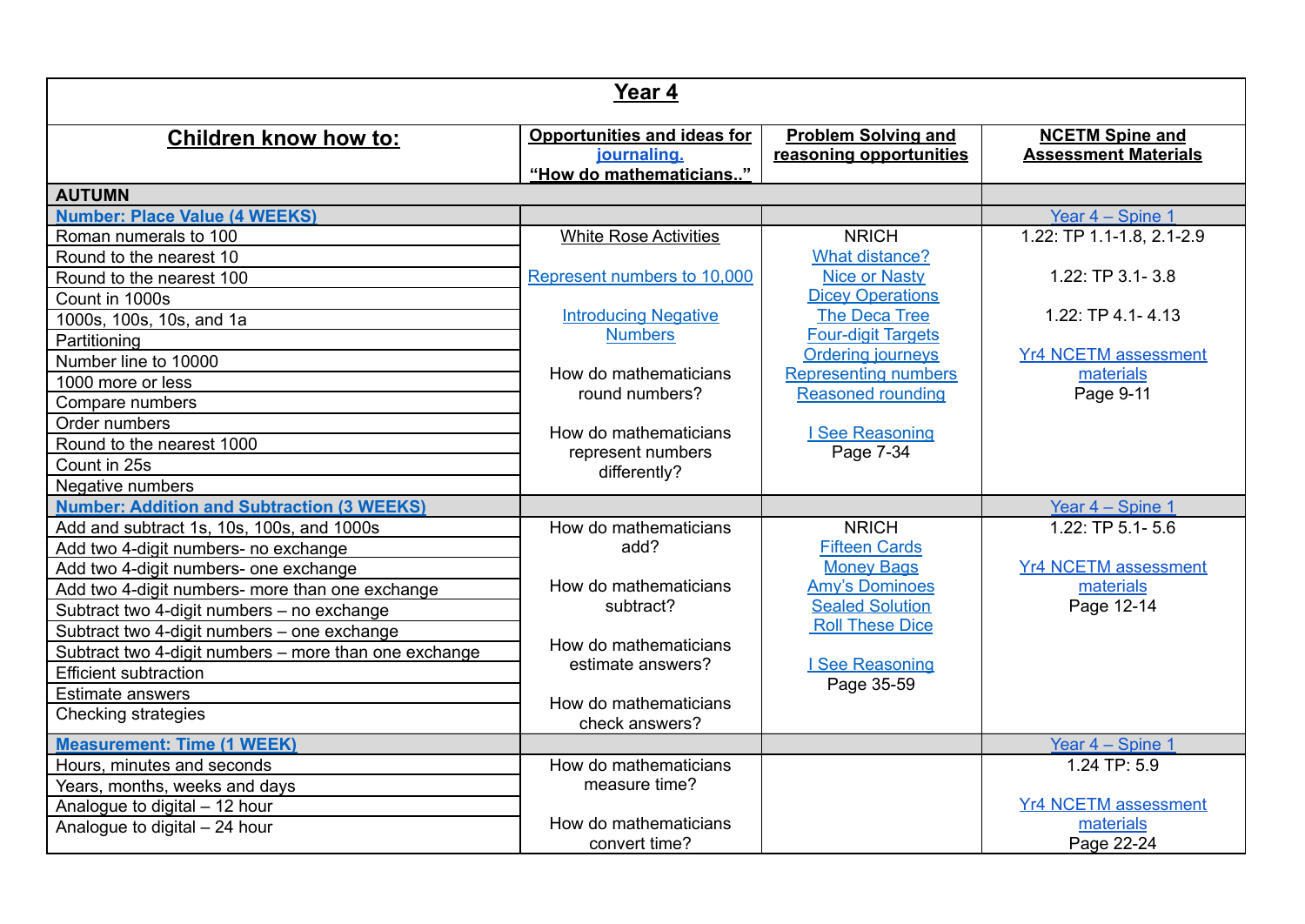| <b>Number: Multiplication and Division (1) (3 WEEKS)</b> |                                          |                                                     | Year $4 -$ Spine 2                 |
|----------------------------------------------------------|------------------------------------------|-----------------------------------------------------|------------------------------------|
| Multiply by 10                                           | How do mathematicians                    | <b>NRICH</b>                                        | 2.10: TP 1.1- 1.8, 2.1-2.10,       |
| Multiply by 100                                          | multiply/divide by 10/100?               | <b>Multiplication Square</b>                        | $3.1 - 3.3$                        |
| Divide by 10                                             |                                          | Jiqsaw                                              |                                    |
| Divide by 100                                            | How do mathematicians                    | <b>Shape Times Shape</b>                            | 2.11: TP 1.1-1.9                   |
| Multiply by 1 and 0                                      | multiply by ?                            | Let Us Divide!                                      | 2.11: TP 2.1-2.8, 3.1-3.2          |
| Divide by 1 and itself                                   |                                          | <b>Carrying Cards</b>                               |                                    |
| Multiply and divide by 6                                 |                                          | <b>Light the Lights Again</b>                       | $2.11:TP 4.1 - 4.3$                |
| 6 times table and division facts                         |                                          | <b>Multiples Grid</b>                               |                                    |
| Multiply and divide by 9                                 |                                          | <b>Zios and Zepts</b><br><b>Times Tables Shifts</b> | 2.12: TP 1.1-1.8, 2.1-2.6, 3.1-3.5 |
| 9 times table and division facts                         |                                          | <b>Table Patterns Go Wild!</b>                      | <b>Yr4 NCETM assessment</b>        |
| Multiply and divide by 7                                 |                                          |                                                     | materials                          |
| 7 times table and division facts                         |                                          |                                                     | Page 15-17                         |
|                                                          |                                          | I See Reasoning                                     |                                    |
|                                                          |                                          | Page 60-92                                          |                                    |
| <b>SPRING</b>                                            |                                          |                                                     |                                    |
| <b>Number: Multiplication and Division (2) (3 WEEKS)</b> |                                          |                                                     | Year 4 - Spine 2                   |
| 11 and 12 times-table                                    | How do mathematicians find               | See above                                           | 2.13: TP 1.1-1.9, 6.1-6.7          |
| Multiply 3 numbers                                       | all factor pairs?                        |                                                     |                                    |
| Factor pairs                                             |                                          |                                                     | 2.14: TP 1.1- 1.6, 2.1-2.15        |
| <b>Efficient multiplication</b>                          | How do mathematicians use                |                                                     | 2.13: TP 3.1-3.8, 5.1-5.7, 7.1-7.8 |
| Written methods                                          | an efficient written method for          |                                                     | 2.14: TP 3.1-3.4, 4.1-4.7          |
| Multiply 2-digits by 1-digit                             | multiplication?                          |                                                     | 2.15: TP 1.1- 1.7, 2.1-2.10        |
| Multiply 3-digits by 1-digit                             |                                          |                                                     | 2.15: TP 3.1-3.4, 4.1-4.11         |
| Divide 2-digits by 1-digit (1)                           | How do mathematicians<br>divide numbers? |                                                     | <b>Yr4 NCETM assessment</b>        |
| Divide 2-digits by 1-digit (2)                           |                                          |                                                     | materials                          |
| Divide 3-digits by 1-digit                               |                                          |                                                     | Page 15-17                         |
| Correspondence problems                                  |                                          |                                                     |                                    |
| <b>Measurement: Length and Perimeter (1 WEEK)</b>        |                                          |                                                     |                                    |
| Kilometres                                               |                                          |                                                     |                                    |
| Perimeter on a grid                                      |                                          |                                                     |                                    |
| Perimeter of a rectangle                                 |                                          |                                                     |                                    |
| Perimeter of rectilinear shapes                          |                                          |                                                     |                                    |
| <b>Measurement: Area (1 WEEK)</b>                        |                                          |                                                     |                                    |
| What is area?                                            |                                          |                                                     |                                    |
| Counting squares                                         |                                          |                                                     |                                    |
| Making shapes                                            |                                          |                                                     |                                    |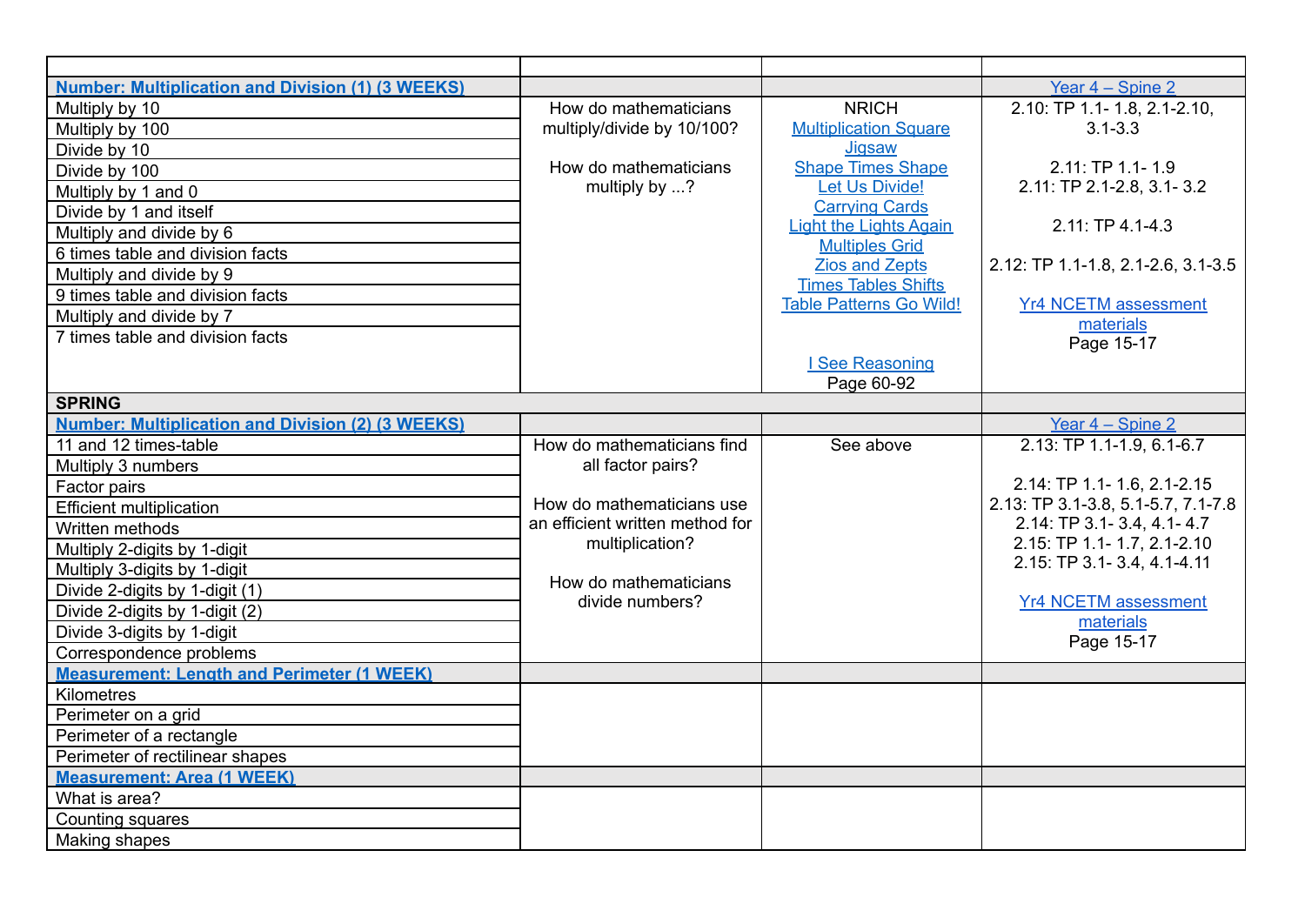| Comparing area                                      |                                |  |  |
|-----------------------------------------------------|--------------------------------|--|--|
| <b>Number: Fractions (4 WEEKS)</b>                  |                                |  |  |
| What is a fraction?                                 |                                |  |  |
| Equivalent fractions (1)                            |                                |  |  |
| Equivalent fractions (2)                            |                                |  |  |
| Fractions greater than 1                            |                                |  |  |
| Count in fractions                                  |                                |  |  |
| Add 2 or more fractions                             |                                |  |  |
| Subtract 2 fractions                                |                                |  |  |
| Subtract from whole amounts                         |                                |  |  |
| Calculate fractions of a quantity                   |                                |  |  |
| Problem solving- calculate quantities               |                                |  |  |
| <b>Measurement: Money (2 WEEKS)</b>                 |                                |  |  |
| Pounds and pence                                    | Big focus on addition and      |  |  |
| Ordering money                                      | subtraction                    |  |  |
| <b>Estimating money</b>                             |                                |  |  |
| Four operations                                     |                                |  |  |
| <b>SUMMER</b>                                       |                                |  |  |
| <b>Number: Multiplication and Division (1 WEEK)</b> |                                |  |  |
| Times table and written method                      | Consolidation of earlier times |  |  |
|                                                     | tables and training for MTC    |  |  |
| <b>Number: Decimals (3 WEEKS)</b>                   |                                |  |  |
| Recognise tenths and hundredths                     |                                |  |  |
| Tenths as decimals                                  |                                |  |  |
| Tenths on a place value grid                        |                                |  |  |
| Tenths on a number line                             |                                |  |  |
| Divide 1-digit by 10                                |                                |  |  |
| Divide 2-digits by 10                               |                                |  |  |
| <b>Hundredths</b>                                   |                                |  |  |
| Hundredths as decimals                              |                                |  |  |
| Hundredths on a place value grid                    |                                |  |  |
| Divide 1 or 2-digits by 100                         |                                |  |  |
| <b>Number: Decimals (2 WEEKS)</b>                   |                                |  |  |
| Make a whole                                        |                                |  |  |
| Write decimals                                      |                                |  |  |
| Compare decimals                                    |                                |  |  |
| Order decimals                                      |                                |  |  |
| Round decimals                                      |                                |  |  |
| Halves and quarters                                 |                                |  |  |